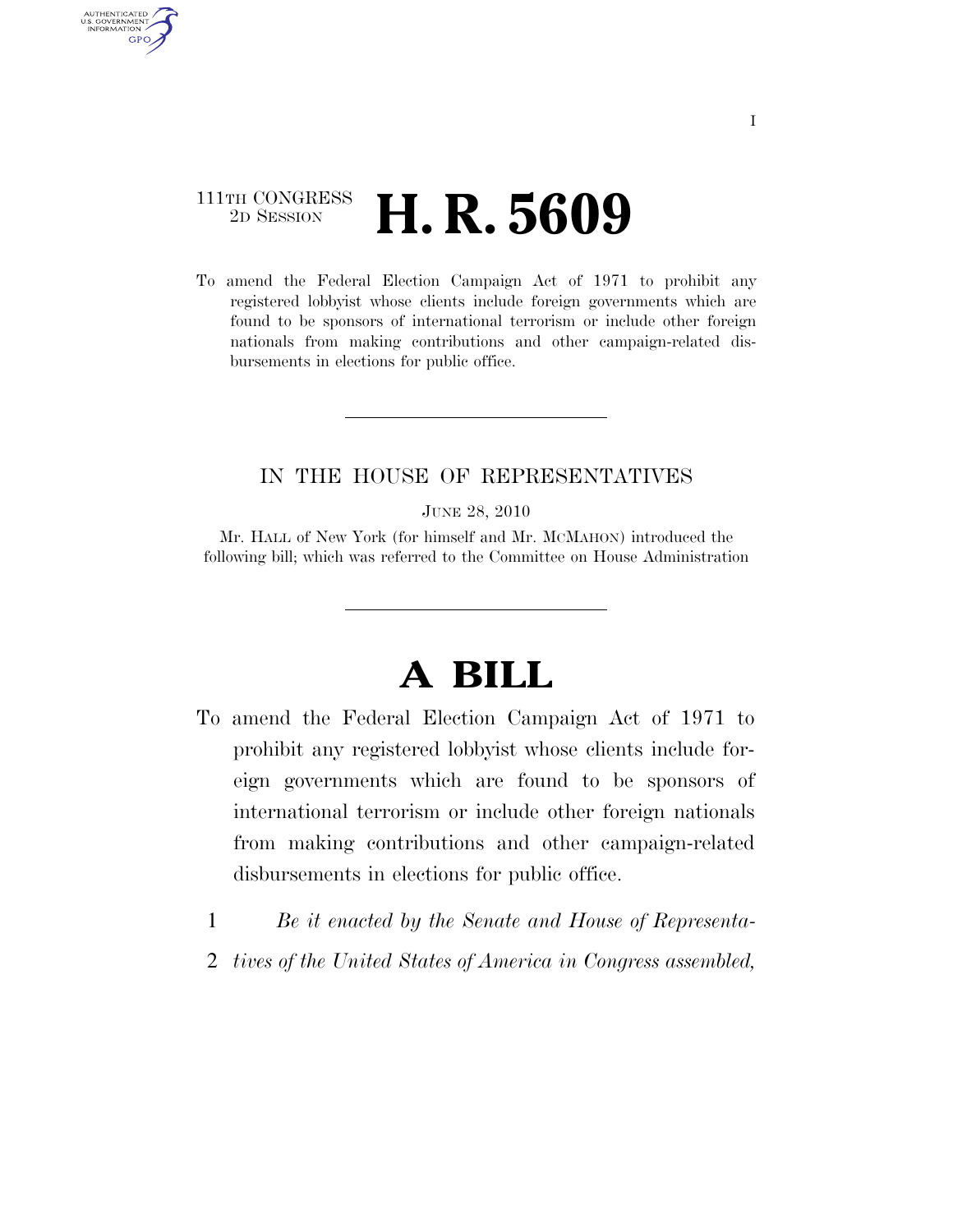| $\mathbf{1}$   | SECTION 1. PROHIBITING CERTAIN LOBBYISTS FROM MAK-             |
|----------------|----------------------------------------------------------------|
| 2              | ING CAMPAIGN-RELATED DISBURSEMENTS IN                          |
| 3              | ELECTIONS FOR PUBLIC OFFICE.                                   |
| $\overline{4}$ | (a) PROHIBITION.—Section $319(b)$ of the Federal               |
| 5              | Election Campaign Act of 1971 $(2 \text{ U.S.C. } 441e(b))$ is |
| 6              | amended—                                                       |
| 7              | $(1)$ by striking "or" at the end of paragraph                 |
| 8              | (1);                                                           |
| 9              | $(2)$ by striking the period at the end of para-               |
| 10             | graph $(2)$ and inserting "; or"; and                          |
| 11             | $(3)$ by adding at the end the following new                   |
| 12             | paragraph:                                                     |
| 13             | $(3)$ any person who is a registered lobbyist                  |
| 14             | under the Lobbying Disclosure Act of 1995 whose                |
| 15             | clients under such Act include—                                |
| 16             | $\lq\lq$ a country the government of which                     |
| 17             | the Secretary of State has determined, for pur-                |
| 18             | poses of section 6(j) of the Export Administra-                |
| 19             | tion Act of 1979 (as continued in effect pursu-                |
| 20             | ant to the International Emergency Economic                    |
| 21             | Powers Act), section 40 of the Arms Export                     |
| 22             | Control Act, section 620A of the Foreign As-                   |
| 23             | sistance Act of 1961, or any other provision of                |
| 24             | law, is a government that has repeatedly pro-                  |
| 25             | vided support for acts of international ter-                   |
| 26             | rorism; or                                                     |